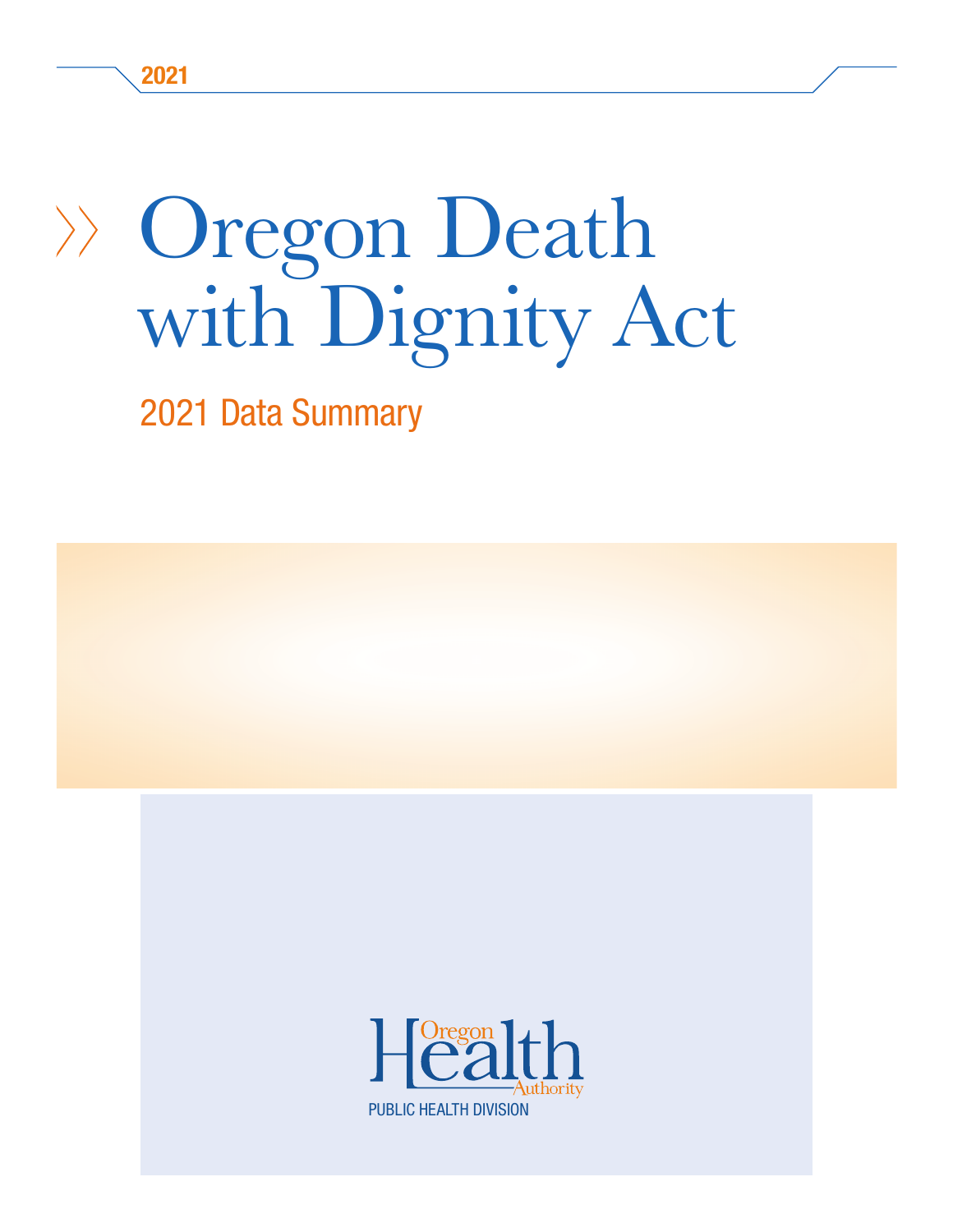# Acknowledgments

Report written by: Public Health Division, Center for Health Statistics Date: February 28, 2022 For more information, see: http://www.healthoregon.org/dwd. Contact: DWDA.INFO@state.or.us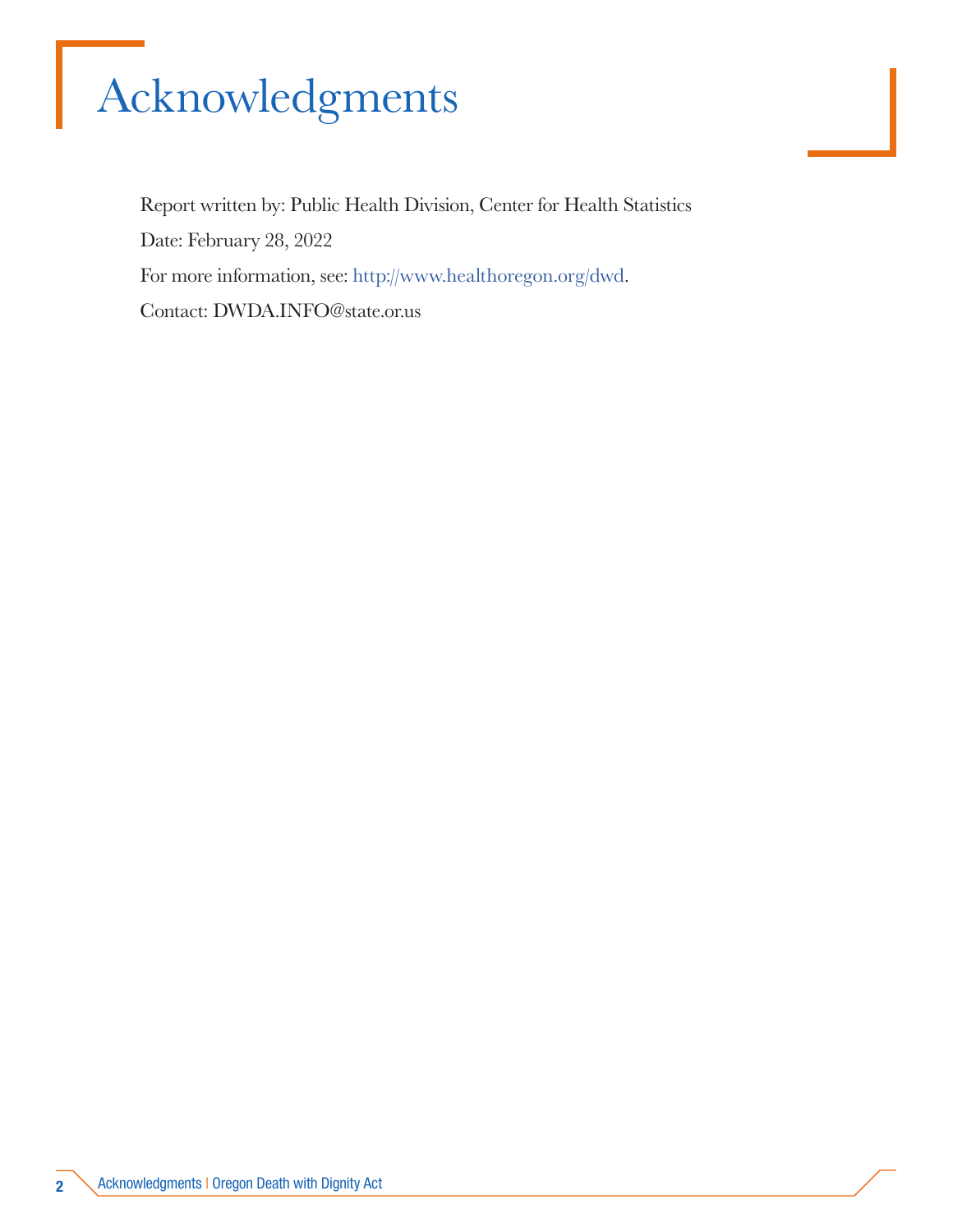### Executive summary

The Oregon Death with Dignity Act (DWDA) allows terminally ill Oregonians who meet specific qualifications to end their lives through voluntary self-administration of a lethal dose of medications prescribed by a physician for that purpose. The Act requires the Oregon Health Authority (OHA) to collect information about the patients and physicians who participate in the Act and to publish an annual statistical report. In 2021, 383 people were reported to have received prescriptions under the DWDA. As of January 21, 2022, 238 people had died in 2021 from ingesting the prescribed medications, including 20 who had received prescriptions in previous years. Demographic characteristics of DWDA patients were similar to those of previous years: most patients were aged 65 years or older (81%) and white (95%). The most common diagnosis was cancer (61%), followed by neurological disease (15%) and heart disease (12%). OHA referred one physician to the Oregon Medical Board for failure to comply with DWDA reporting requirements.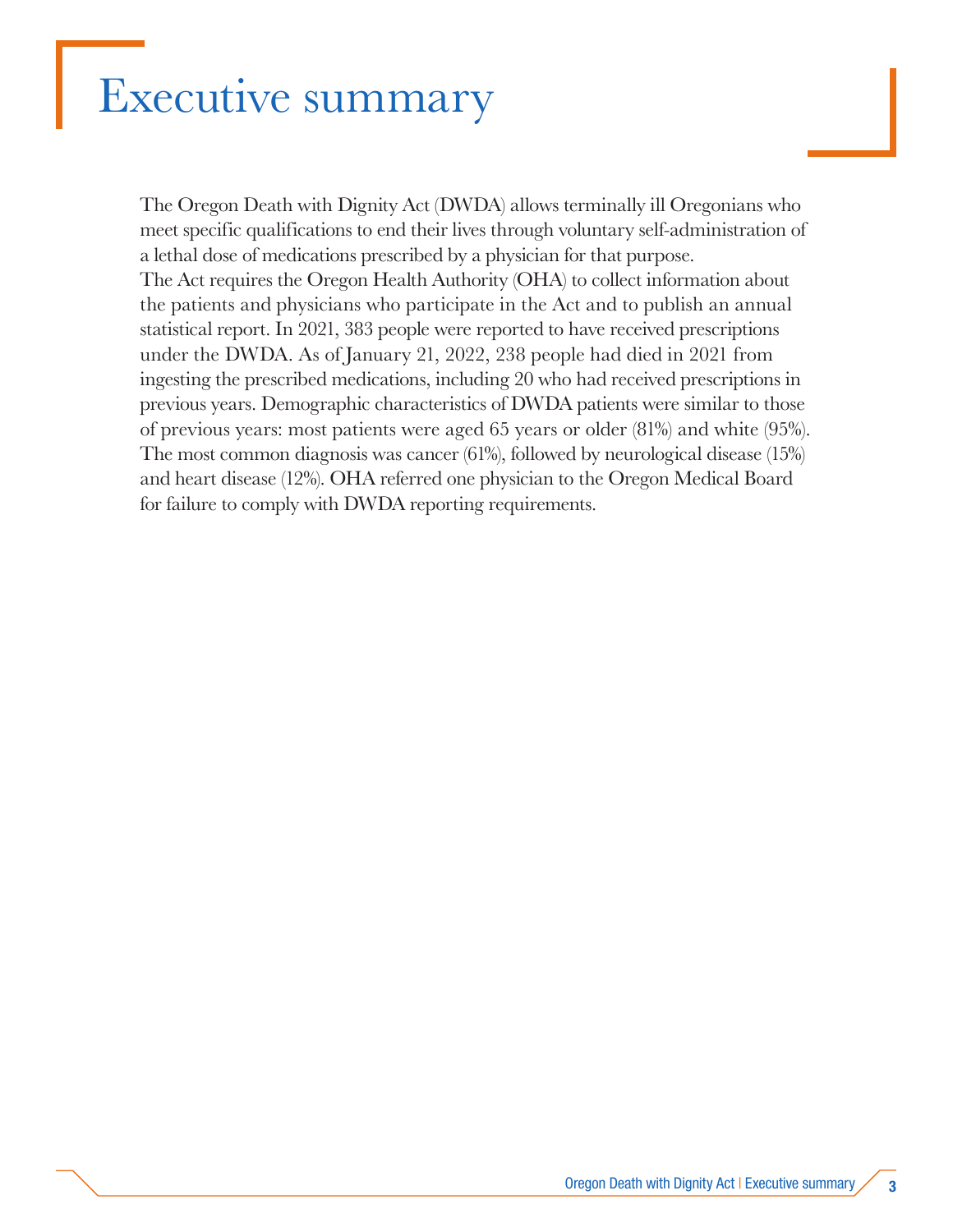### Introduction

The Oregon Death with Dignity Act (DWDA) allows terminally ill Oregonians who meet specific qualifications to end their lives through voluntary self-administration of a lethal dose of medications prescribed by a physician for that purpose. The Act requires the Oregon Health Authority (OHA) to collect information about the patients and physicians who participate in the Act and to publish an annual statistical report.

The DWDA outlines specific patient requirements to participate. A patient must be 1) 18 years of age or older, 2) a resident of Oregon, 3) capable of making and communicating health care decisions to health care practitioners, and 4) diagnosed with a terminal illness that will lead to death within six months. The attending and consulting physicians must determine whether a patient meets these requirements and report that fact to OHA at the time a prescription is written. When OHA identifies any instance of noncompliance with the statutory requirements, it reports the instance to the appropriate licensing board.

Data presented in this summary, including the number of people for whom DWDA prescriptions were written (DWDA prescription recipients) and the resulting deaths from the ingestion of the medications (DWDA deaths), are based on required reporting forms and death certificates received by OHA as of January 21, 2022. More information on the reporting process, required forms and annual reports is available at http://www.healthoregon.org/dwd.



#### Figure 1: DWDA prescription recipients and deaths\*, by year, Oregon, 1998–2021

\*As of January 21, 2022 See Table 2 for detailed information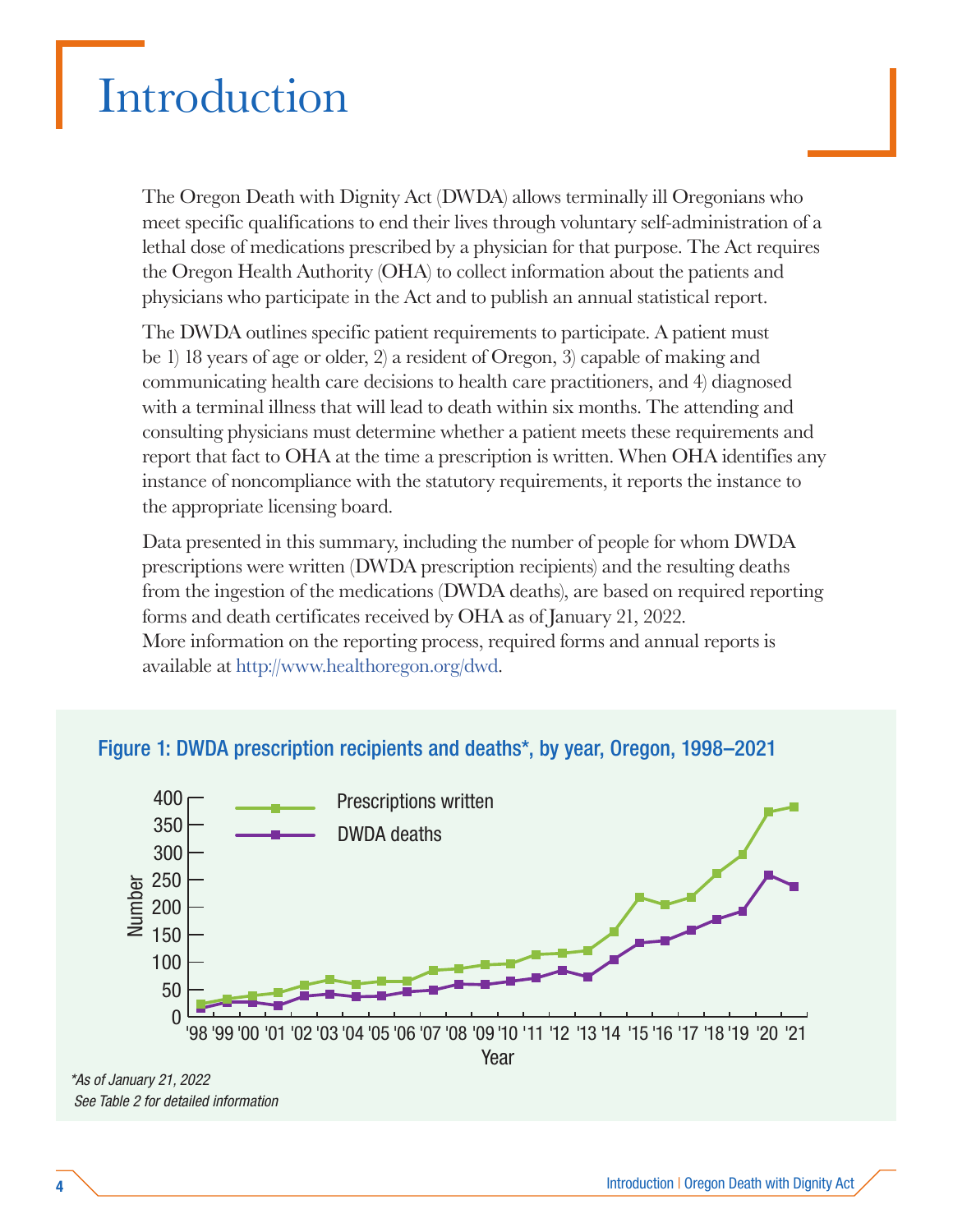### Participation summary and trends

During 2021, 383 people received prescriptions for lethal doses of medications under the provisions of the Oregon DWDA, compared to 373 reported during 2020 (Figure 1). As of January 21, 2022, OHA had received reports of 238 people who died during 2021 from ingesting the medications prescribed under the DWDA, a decrease from 259 in 2020.

Since the law was passed in 1997, a total of 3,280 people have received prescriptions under the DWDA and 2,159 people (66%) have died from ingesting the medications. During 2021, DWDA deaths accounted for an estimated 0.59% of total deaths in Oregon.\*

Figure 2 shows a summary of DWDA prescriptions written and medications ingested. Of the 383 patients for whom prescriptions were written during 2021, 219 (57%) ingested the medication; 218 died from ingesting the medication, and one patient ingested the medication but regained consciousness before dying from the underlying illness (and therefore is not counted as a DWDA death). An additional 58 (15%) did not take the medications and later died of other causes.

At the time of reporting, ingestion status was unknown for 106 patients prescribed DWDA medications in 2021. Of these, 37 patients died but follow up information is not yet available. For the remaining 69 patients, both death and ingestion status are not yet known (Figure 2). In all, nine patients (3.8%) outlived their prognosis (i.e., lived more than six months after their prescription).

\* The percentage of total deaths is calculated using the total number of Oregon resident deaths in 2020 (40,226), the most recent year for which final death data are available.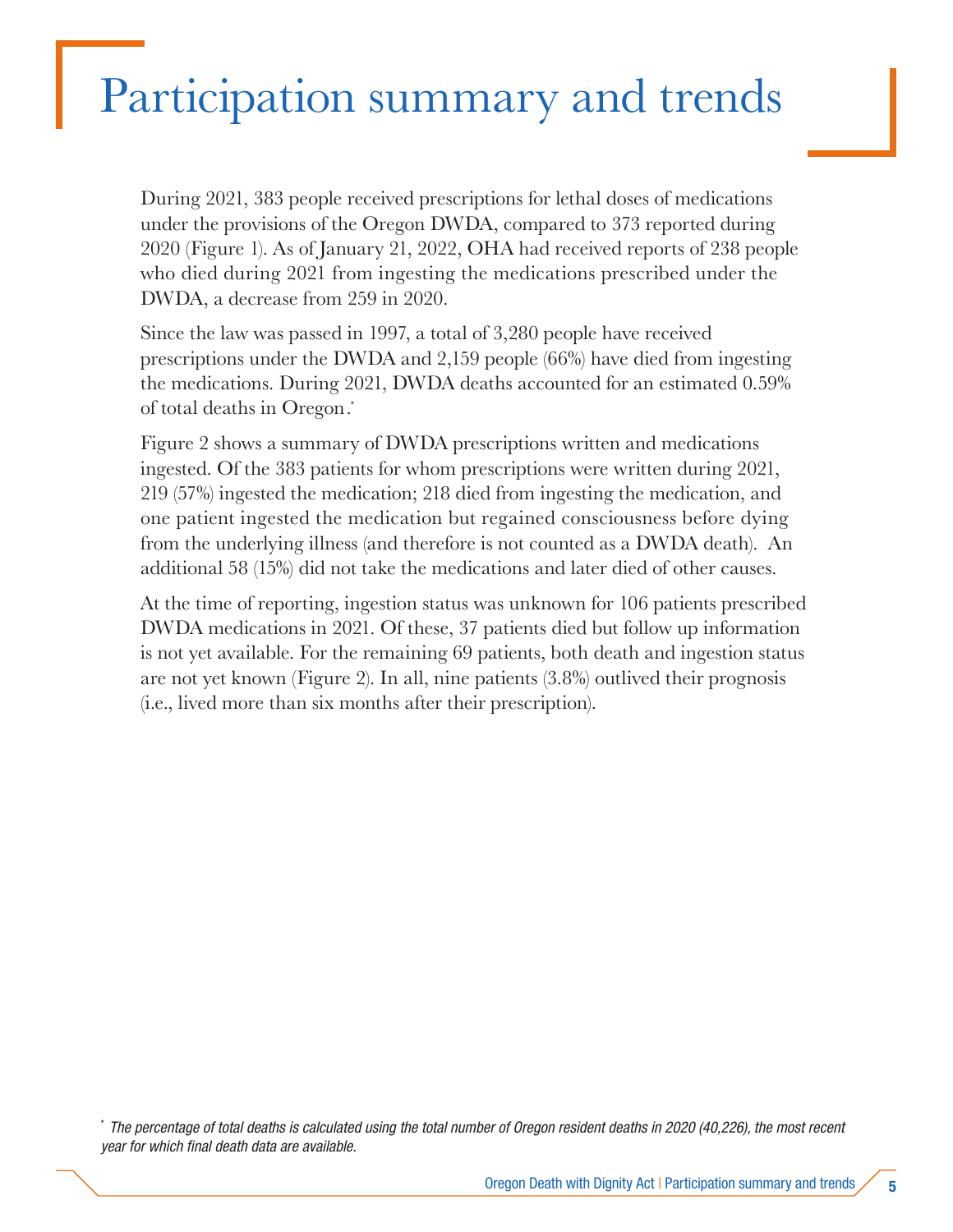### Figure 2: Summary of DWDA prescriptions written and medications ingested in 2021, as of January 21, 2022

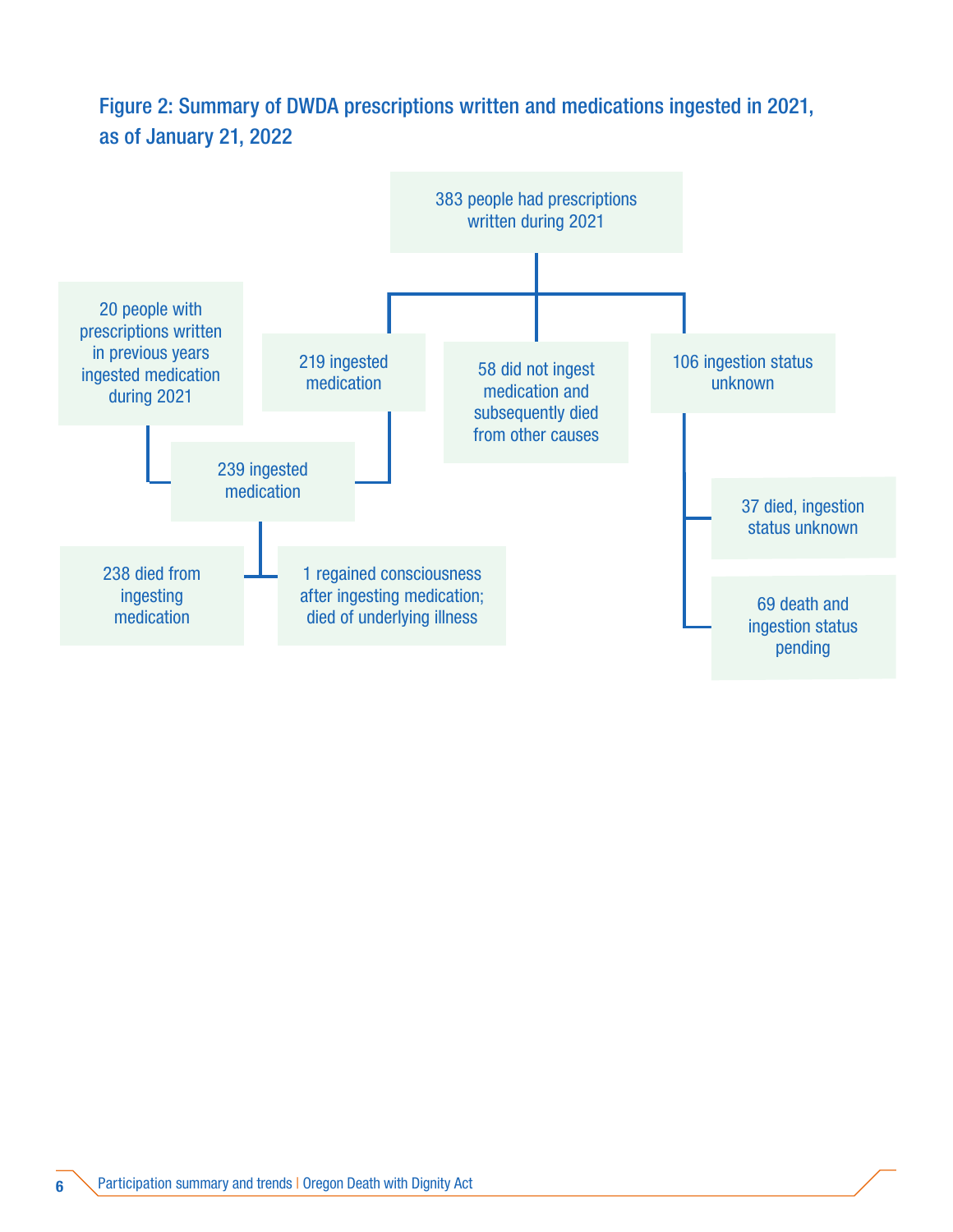### Patient characteristics

Table 1 shows the characteristics and end-of-life care for 2021 DWDA deaths, updated data for 2020 DWDA deaths, combined data for 1998–2019 DWDA deaths, and total DWDA deaths. Of the 238 DWDA deaths during 2021, most patients were aged 65 years or older (81%) and white (95%). The median age at death was 75 years. Forty-six percent of patients had at least a bachelor's degree.

Patients' underlying illnesses were similar to those of last year. The most common diagnosis was cancer (61%), followed by neurological disease (15%) and heart disease (12%).

Most patients died at home (95%), and most were enrolled in hospice care (98%). Excluding unknown cases, almost all patients (99%) had some form of health insurance. The percentage of patients with private insurance declined from 2020 (from 26% to 20%), while patients with Medicare or Medicaid insurance increased (from 74% to 79%).

As in previous years, the three most frequently reported end-of-life concerns were loss of autonomy (93%), decreasing ability to participate in activities that made life enjoyable (92%), and loss of dignity (68%).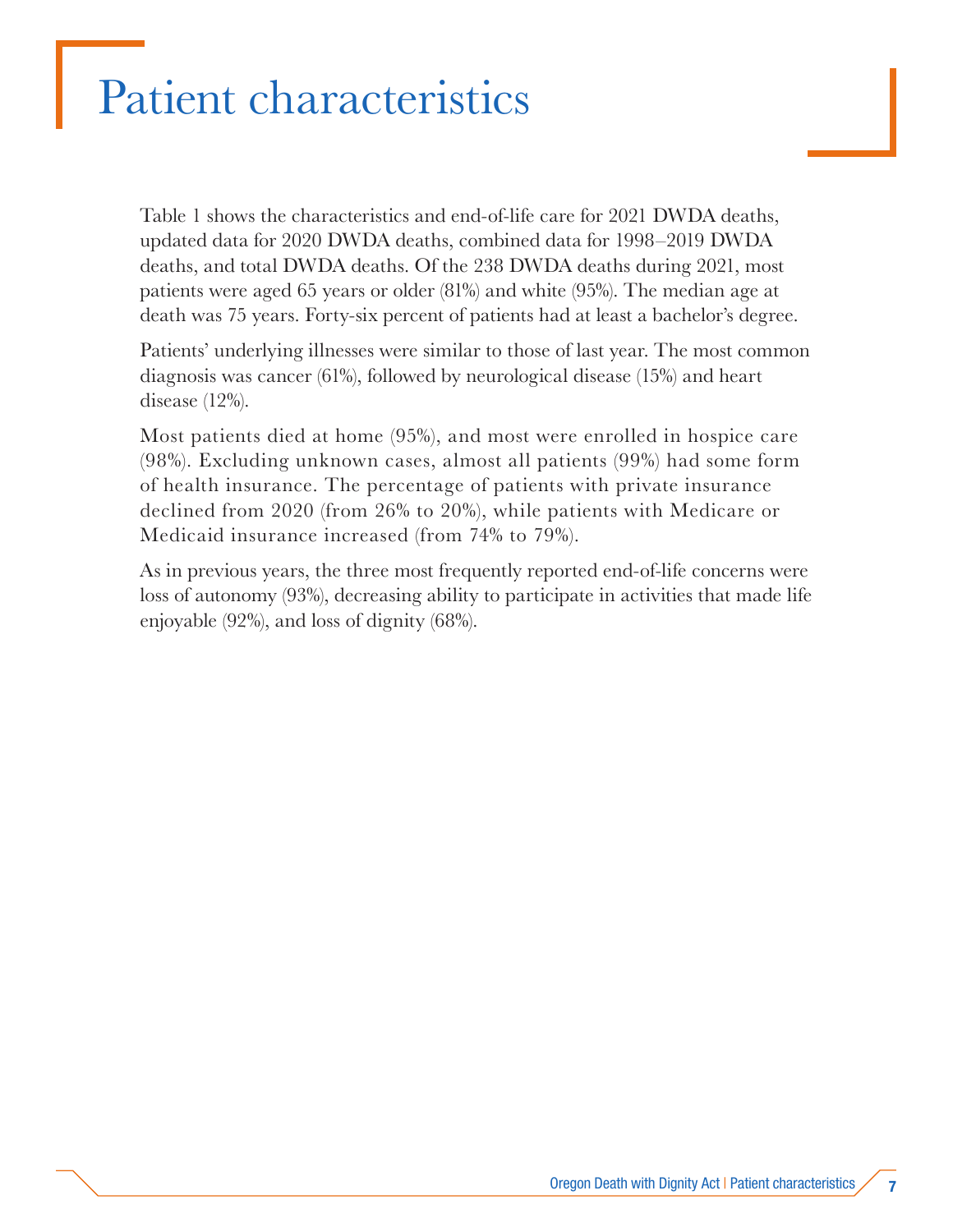## DWDA process

A total of 133 physicians wrote 383 prescriptions during 2021 (1–47 prescriptions per physician; 77% of physicians wrote one or two prescriptions). The number of attending physicians has increased most years since 1998, and has increased at a higher rate since 2014 (Table 2). Just over half of attending and consulting physicians practiced in the Portland metropolitan area (53% and 51%, respectively), while just under 30% practiced in the other northwestern counties (Table 3). Two patients were referred for psychological or psychiatric evaluation. During 2021, OHA referred one physician to the Oregon Medical Board for failure to comply with DWDA reporting requirements.

Since 2020, the DWDA provides an exemption to the statutory waiting periods for patients expected to live fewer than 15 days after the time of their first oral request for medication. In 2021, 81 patients (21% of DWDA prescription recipients) were granted exemptions.

Prescribing physicians were present at time of death for 36 (15%) of the patients who ingested DWDA medications. Forty-one patients (17%) had other health care providers present, and volunteers were present for 43 deaths (18%). Data on time from ingestion to death are available for 155 DWDA deaths (65%) during 2021.<sup>†</sup> Among those patients, time from ingestion until death ranged from two minutes to 24 hours, with a median time of 32 minutes (Table 1).

The medications prescribed to DWDA patients are shown in Figure 3 below (see also Table 1). In 2021, 96% of DWDA ingestions involved one of two drug combinations: DDMA, consisting of diazepam, digoxin, morphine sulfate, and amitriptyline (57% of ingestions); or DDMA-Ph, consisting of DDMA with the addition of phenobarbital (39% of ingestions). Table 4 shows the duration from ingestion to death by medication prescribed for all known cases. Median time until death was shorter after DDMA-Ph (31 minutes) than after DDMA (45 minutes). All drug combinations have shown longer median times

<sup>†</sup> Includes all reports, not just those from licensed health care providers.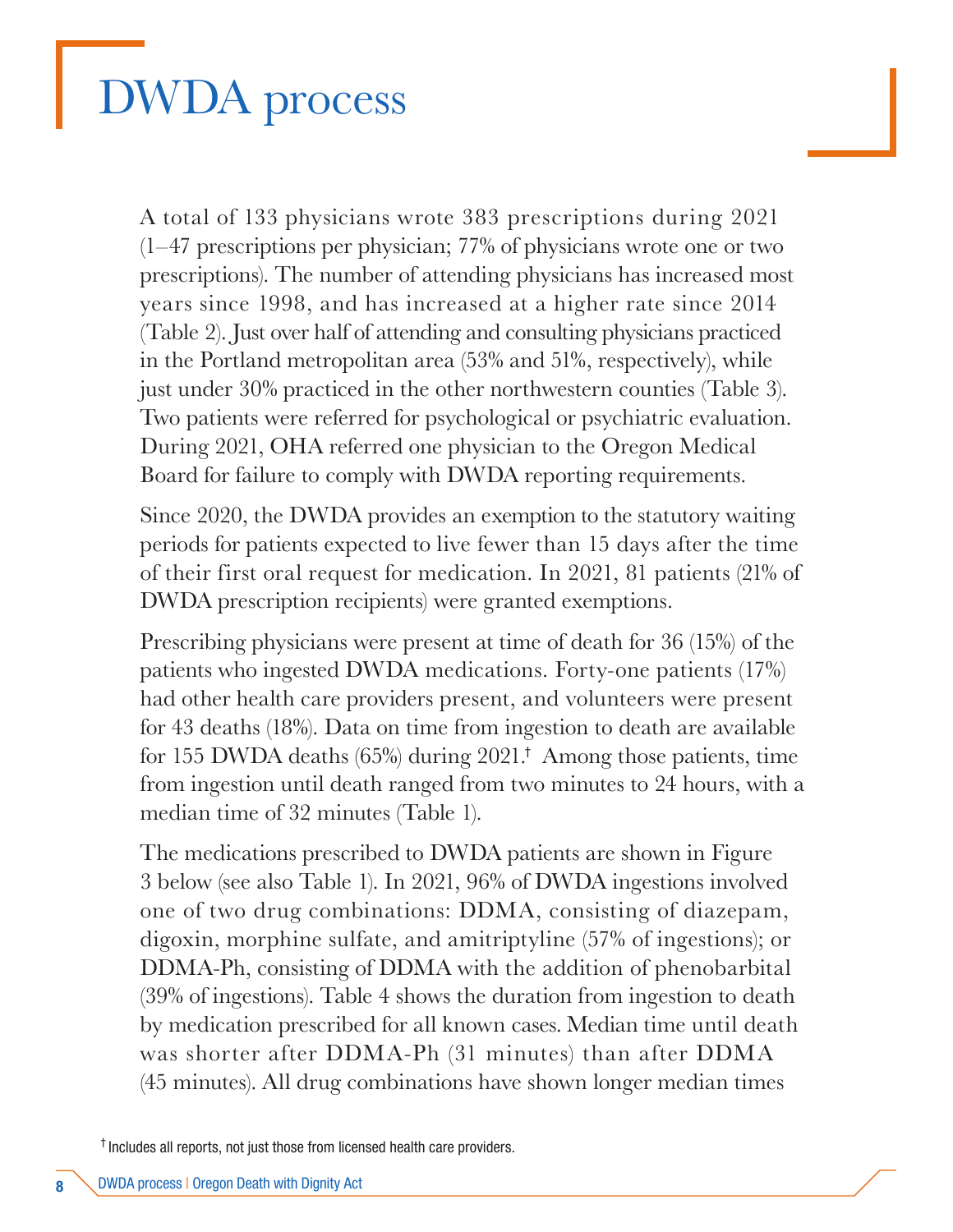until death than the barbiturates, secobarbital and pentobarbital, which are no longer readily available.



#### Figure 3: Medication used in DWDA ingestions, 2013-2021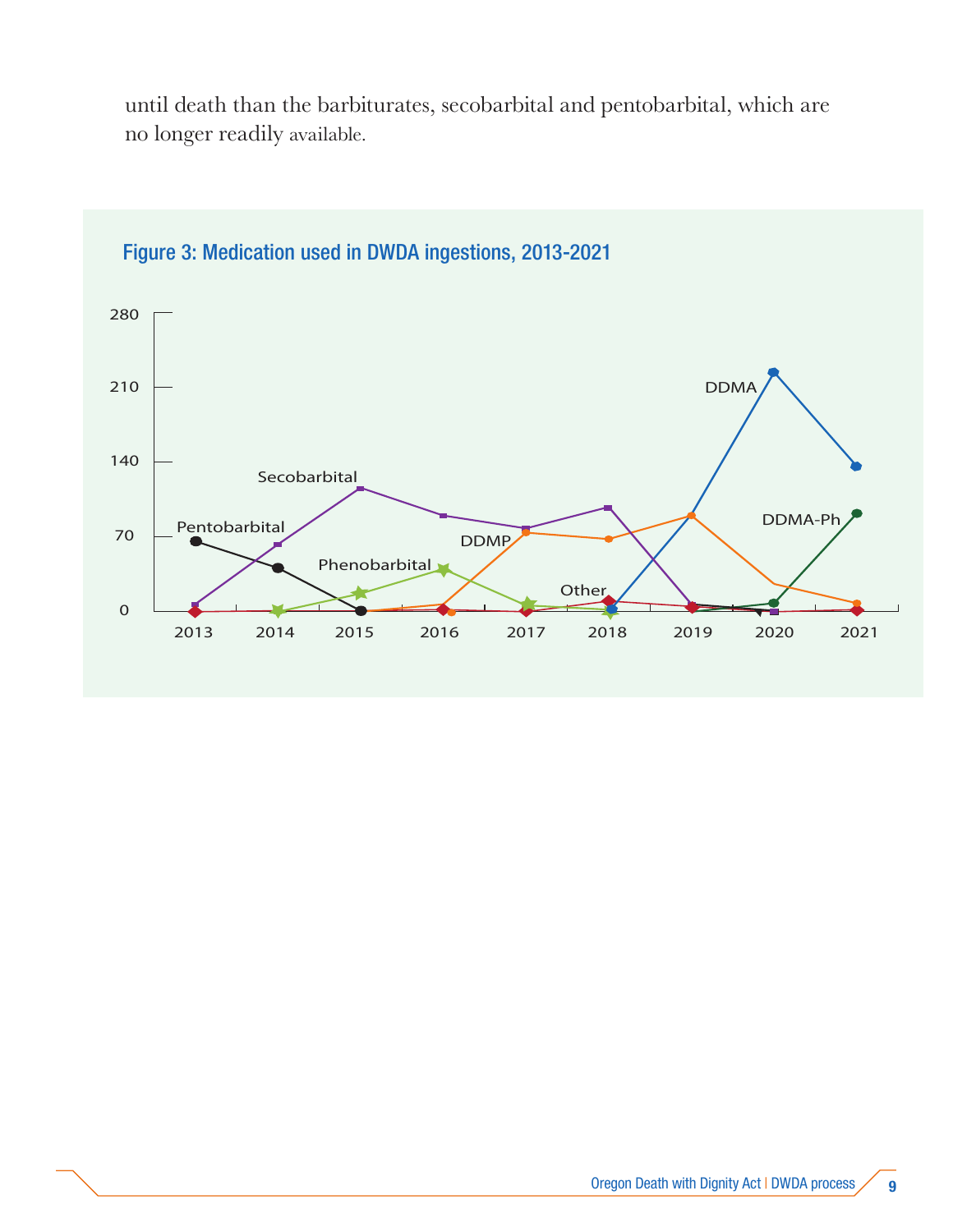| ------                                             | 2021                   |              | - - -<br>2020 |                        | ອ້າງກ່າ<br>1998-2019                |                 | <b>Total</b>   |                        |  |
|----------------------------------------------------|------------------------|--------------|---------------|------------------------|-------------------------------------|-----------------|----------------|------------------------|--|
| <b>Characteristics</b>                             | $(N=238)$              |              |               | $(N=259)$              |                                     |                 | $(N=2,159)$    |                        |  |
|                                                    | $N$ $(%)$ <sup>1</sup> |              |               |                        | $(N=1,662)$<br>$N$ (%) <sup>1</sup> |                 |                |                        |  |
| <b>Sex</b>                                         |                        |              |               | $N$ $(%)$ <sup>1</sup> |                                     |                 |                | $N$ $(%)$ <sup>1</sup> |  |
| Male                                               |                        | 133   (55.9) |               | 131   (50.6)           |                                     | 881   (53.0)    |                | $1,145$ (53.0)         |  |
| Female                                             |                        | 105   (44.1) |               | 128   (49.4)           |                                     | 781 (47.0)      | $1,014$ (47.0) |                        |  |
| Age                                                |                        |              |               |                        |                                     |                 |                |                        |  |
| $18 - 34$                                          | $\mathbf{1}$           | (0.4)        | 1             | (0.4)                  | 10                                  | (0.6)           | 12             | (0.6)                  |  |
| $35 - 44$                                          | $\overline{2}$         | (0.8)        | 4             | (1.5)                  | 32                                  | (1.9)           | 38             | (1.8)                  |  |
| $45 - 54$                                          | 13                     | (5.5)        | 13            | (5.0)                  | 96                                  | (5.8)           | 122            | (5.7)                  |  |
| $55 - 64$                                          | 30                     | (12.6)       | 31            | (12.0)                 | 309                                 | (18.6)          | 370            | (17.1)                 |  |
| $65 - 74$                                          | 71                     | (29.8)       | 87            | (33.6)                 | 499                                 | (30.0)          | 657            | (30.4)                 |  |
| $75 - 84$                                          | 76                     | (31.9)       | 69            | (26.6)                 | 453                                 | (27.3)          | 598            | (27.7)                 |  |
| $85+$                                              | 45                     | (18.9)       | 54            | (20.8)                 | 263                                 | (15.8)          | 362            | (16.8)                 |  |
| Median years (range)                               | 75                     | $(28-101)$   | 74            | $(33-99)$              |                                     | $72   (25-102)$ | 73             | $(25-102)$             |  |
| <b>Race and ethnicity</b>                          |                        |              |               |                        |                                     |                 |                |                        |  |
| White                                              | 226                    | (95.0)       | 252           | (97.3)                 |                                     | $1,597$ (96.4)  | 2,075          | (96.3)                 |  |
| African American                                   | 0                      | (0.0)        | $\pmb{0}$     | (0.0)                  | 1                                   | (0.1)           | 1              | (0.0)                  |  |
| American Indian                                    | 0                      | (0.0)        | 0             | (0.0)                  | 3                                   | (0.2)           | 3              | (0.1)                  |  |
| Asian                                              | 6                      | (2.5)        | 3             | (1.2)                  | 23                                  | (1.4)           | 32             | (1.5)                  |  |
| Pacific Islander                                   | 0                      | (0.0)        | 0             | (0.0)                  | 1                                   | (0.1)           | 1              | (0.0)                  |  |
| <b>Other</b>                                       | 0                      | (0.0)        | 1             | (0.4)                  | 5                                   | (0.3)           | $\,6$          | (0.3)                  |  |
| Two or more races                                  | 0                      | (0.0)        | 1             | (0.4)                  | $\overline{7}$                      | (0.4)           | 8              | (0.4)                  |  |
| Hispanic (any race)                                | 6                      | (2.5)        | $2^{\circ}$   | (0.8)                  |                                     | 20   (1.2)      | 28             | (1.3)                  |  |
| <b>Unknown</b>                                     |                        | 0            | 0             |                        | 5                                   |                 | 5              |                        |  |
| <b>Marital status</b>                              |                        |              |               |                        |                                     |                 |                |                        |  |
| Married (including Registered Domestic<br>Partner) | 112                    | (47.5)       | 118           | (45.6)                 |                                     | 763 (46.2)      | 993            | (46.2)                 |  |
| Widowed                                            |                        | 46 (19.5)    |               | 62   (23.9)            |                                     | 361   (21.8)    |                | $469$ (21.8)           |  |
| Never married                                      | 21                     | (8.9)        | 20            | (7.7)                  |                                     | 138   (8.3)     | 179            | (8.3)                  |  |
| <b>Divorced</b>                                    | 57                     | (24.2)       | 59            | (22.8)                 |                                     | 391   (23.7)    | 507            | (23.6)                 |  |
| <b>Unknown</b>                                     |                        | 2            |               | 0                      | 9                                   |                 |                | 11                     |  |
| <b>Education</b>                                   |                        |              |               |                        |                                     |                 |                |                        |  |
| 8th grade or less                                  | 1                      | (0.4)        | 4             | (1.5)                  | 19                                  | (1.2)           | 24             | (1.1)                  |  |
| 9th-12th grade, no diploma                         | $\overline{7}$         | (3.0)        | 9             | (3.5)                  | 70                                  | (4.3)           | 86             | (4.0)                  |  |
| High school graduate/GED                           | 58                     | (24.7)       | 59            | (22.8)                 | 348                                 | (21.1)          | 465            | (21.7)                 |  |
| Some college                                       | 48                     | (20.4)       | 47            | (18.1)                 | 340                                 | (20.7)          | 435            | (20.3)                 |  |
| Associate degree                                   | 14                     | (6.0)        | 27            | (10.4)                 | 148                                 | (9.0)           | 189            | (8.8)                  |  |
| Bachelor's degree                                  | 56                     | (23.8)       | 57            | (22.0)                 | 403                                 | (24.5)          | 516            | (24.1)                 |  |
| Master's degree                                    | 32                     | (13.6)       | 38            | (14.7)                 | 194                                 | (11.8)          | 264            | (12.3)                 |  |
| Doctorate or professional degree                   | 19                     | (8.1)        | 18            | (6.9)                  |                                     | $124$ (7.5)     | 161            | (7.5)                  |  |
| <b>Unknown</b>                                     | 3                      |              |               | 0                      | 16                                  |                 |                | 19                     |  |

### Table 1. Characteristics and end-of-life care of 2,159 DWDA patients who have died from ingesting a lethal dose of medication as of January 21, 2022, Oregon, 1998-2021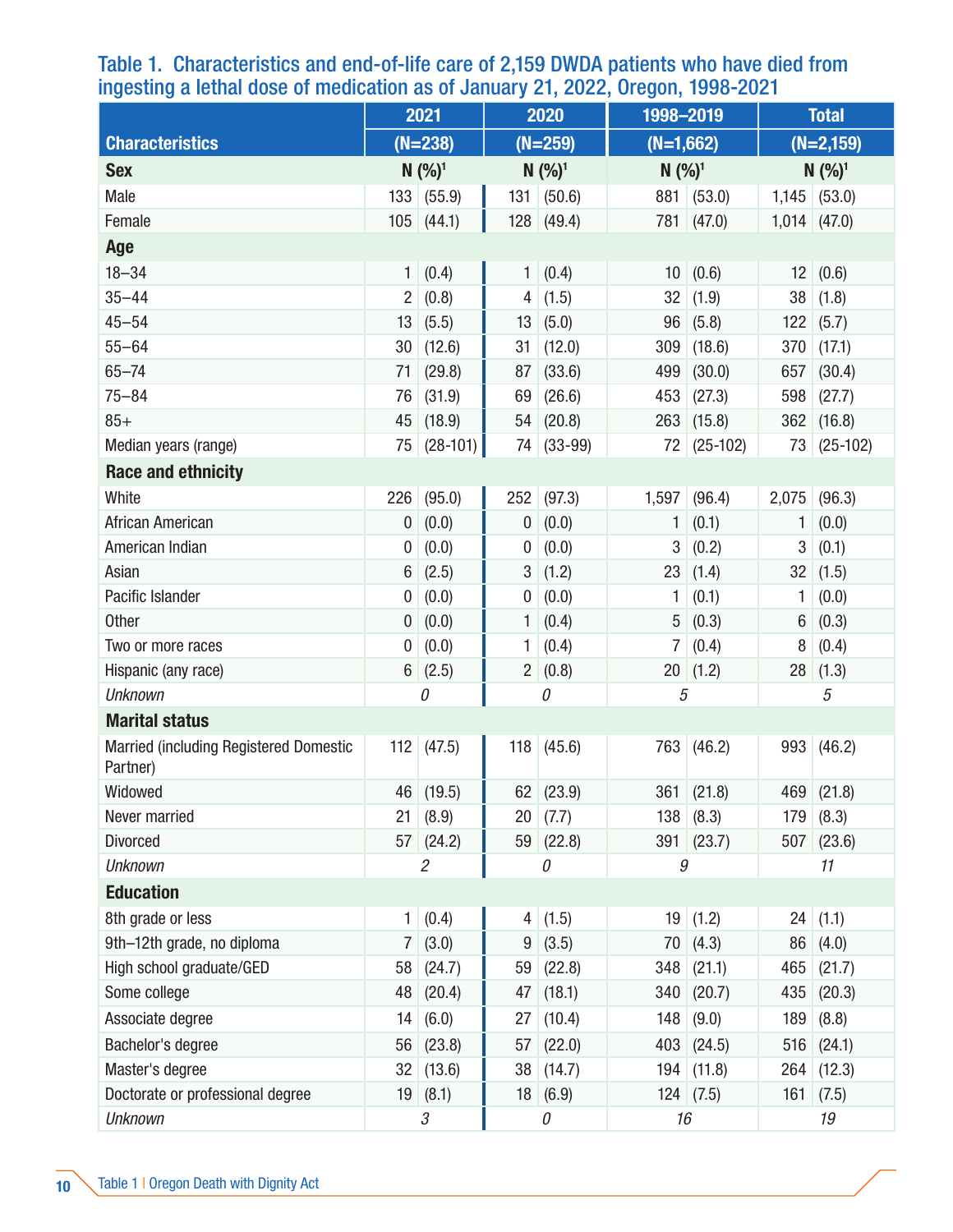|                                               | 2021           |              | 2020           |              | 1998-2019   |                |       | <b>Total</b>   |
|-----------------------------------------------|----------------|--------------|----------------|--------------|-------------|----------------|-------|----------------|
| <b>Characteristics</b>                        | $(N=238)$      |              |                | $(N=259)$    | $(N=1,662)$ |                |       | $(N=2,159)$    |
| Residence county/region <sup>2</sup>          |                |              |                |              |             |                |       |                |
| Multnomah                                     | 54             | (22.7)       | 53             | (20.5)       | 361         | (21.9)         | 468   | (21.8)         |
| <b>Deschutes</b>                              | 26             | (10.9)       | 16             | (6.2)        | 69          | (4.2)          | 111   | (5.2)          |
| Lane                                          | 26             | (10.9)       | 27             | (10.5)       | 180         | (10.9)         | 233   | (10.8)         |
| Clackamas                                     | 20             | (8.4)        | 22             | (8.5)        | 170         | (10.3)         | 212   | (9.9)          |
| Washington                                    | 17             | (7.1)        | 25             | (9.7)        | 168         | (10.2)         | 210   | (9.8)          |
| <b>Jackson</b>                                | 12             | (5.0)        | 23             | (8.9)        | 110         | (6.7)          | 145   | (6.8)          |
| <b>Marion</b>                                 | 10             | (4.2)        | 17             | (6.6)        | 168         | (10.2)         | 195   | (9.1)          |
| Other northwest counties                      | 44             | (18.5)       | 47             | (18.2)       | 246         | (14.9)         | 337   | (15.7)         |
| Southern Oregon                               | 19             | (8.0)        | 20             | (7.8)        | 124         | (7.5)          | 163   | (7.6)          |
| Central Oregon / Columbia Gorge               | 6              | (2.5)        | 4              | (1.6)        | 27          | (1.6)          | 37    | (1.7)          |
| Eastern Oregon                                | 4              | (1.7)        | 4              | (1.6)        | 29          | (1.8)          | 37    | (1.7)          |
| <b>Unknown</b>                                |                | 0            |                | 1            | 10          |                |       | 11             |
| <b>End-of-life care</b>                       |                |              |                |              |             |                |       |                |
| <b>Hospice</b>                                |                |              |                |              |             |                |       |                |
| Enrolled                                      | 232            | (97.5)       | 245            | (94.6)       | 1,468       | (90.2)         | 1,945 | (91.5)         |
| Not enrolled                                  | $6\,$          | (2.5)        | 14             | (5.4)        | 160         | (9.8)          | 180   | (8.5)          |
| <b>Unknown</b>                                |                | 0            |                | 0            | 34          |                |       | 34             |
| <b>Insurance</b>                              |                |              |                |              |             |                |       |                |
| Private                                       | 36             | (20.6)       | 56             | (26.3)       | 712         | (47.1)         | 804   | (42.3)         |
| Medicare, Medicaid or Other<br>Governmental   | 138            | (78.9)       | 157            | (73.7)       | 781         | (51.7)         | 1,076 | (56.7)         |
| None                                          | $\mathbf{1}$   | (0.6)        | 0 <sup>1</sup> | (0.0)        | 18          | (1.2)          | 19    | (1.0)          |
| <b>Unknown</b>                                |                | 63<br>46     |                | 151          |             |                | 260   |                |
| <b>Underlying illness</b>                     |                |              |                |              |             |                |       |                |
| <b>Cancer</b>                                 |                | $146$ (61.3) |                | 172   (66.4) |             | $1,248$ (75.1) |       | $1,566$ (72.5) |
| Lip, oral cavity, and pharynx                 | 3              | (1.3)        | 7              | (2.7)        | 34          | (2.0)          | 44    | (2.0)          |
| Digestive organs                              | 33             | (13.9)       | 44             | (17.0)       | 334         | (20.1)         | 411   | (19.0)         |
| Pancreas                                      | 8              | (3.4)        | 14             | (5.4)        | 111         | (6.7)          | 133   | (6.2)          |
| Colon                                         | 7              | (2.9)        | 6              | (2.3)        | 92          | (5.5)          | 105   | (4.9)          |
| Other digestive organs                        | 18             | (7.6)        | 24             | (9.3)        | 131         | (7.9)          | 173   | (8.0)          |
| Respiratory and intrathoracic organs          | 23             | (9.7)        | 35             | (13.5)       | 268         | (16.1)         | 326   | (15.1)         |
| Lung and bronchus                             | 22             | (9.2)        | 33             | (12.7)       | 251         | (15.1)         | 306   | (14.2)         |
| Other respiratory and intrathoracic<br>organs | 1              | (0.4)        | $\mathfrak{2}$ | (0.8)        | 17          | (1.0)          | 20    | (0.9)          |
| Melanoma and other skin                       | $\sqrt{5}$     | (2.1)        | 4              | (1.5)        | 40          | (2.4)          | 49    | (2.3)          |
| Mesothelial and soft tissue                   | 6              | (2.5)        | 3              | (1.2)        | 31          | (1.9)          | 40    | (1.9)          |
| <b>Breast</b>                                 | 12             | (5.0)        | 15             | (5.8)        | 114         | (6.9)          | 141   | (6.5)          |
| Female genital organs                         | 12             | (5.0)        | 17             | (6.6)        | 89          | (5.4)          | 118   | (5.5)          |
| Prostate                                      | 16             | (6.7)        | 13             | (5.0)        | 76          | (4.6)          | 105   | (4.9)          |
| Urinary tract                                 | $\overline{7}$ | (2.9)        | 8              | (3.1)        | 46          | (2.8)          | 61    | (2.8)          |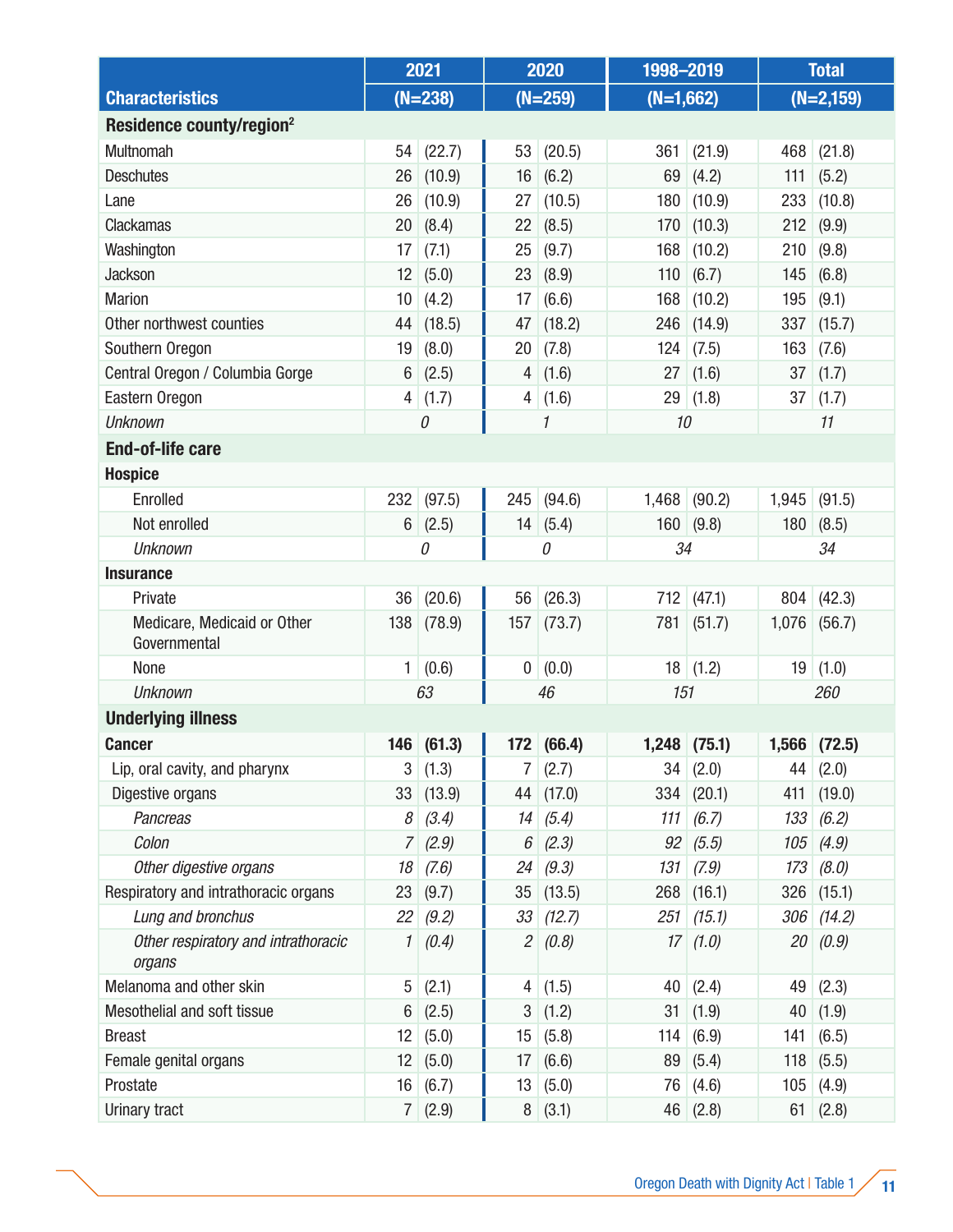|                                                   | 2021                    |            | 2020            |            | 1998-2019      |                | <b>Total</b> |             |
|---------------------------------------------------|-------------------------|------------|-----------------|------------|----------------|----------------|--------------|-------------|
| <b>Characteristics</b>                            |                         | $(N=238)$  |                 | $(N=259)$  | $(N=1,662)$    |                |              | $(N=2,159)$ |
| Eye, brain, central nervous system                | 4                       | (1.7)      |                 | 5(1.9)     |                | 54   (3.2)     |              | 63   (2.9)  |
| <b>Brain</b>                                      | 4                       | (1.7)      | 4               | (1.5)      | 49             | (2.9)          | 57           | (2.6)       |
| Eye and central nervous system                    | 0                       | (0.0)      | 1               | (0.4)      | 5              | (0.3)          | 6            | (0.3)       |
| Thyroid and other endocrine                       | 1                       | (0.4)      | 0               | (0.0)      | $\overline{7}$ | (0.4)          | 8            | (0.4)       |
| III-defined, secondary, and unspecified<br>sites  | 5                       | (2.1)      | 6               | (2.3)      | 44             | (2.6)          | 55           | (2.5)       |
| Lymphoma and leukemia                             | 16                      | (6.7)      | 10 <sup>1</sup> | (3.9)      | 76             | (4.6)          | 102          | (4.7)       |
| Other cancers                                     | 3                       | (1.3)      | 5               | (1.9)      | 35             | (2.1)          | 43           | (2.0)       |
| <b>Neurological disease</b>                       | 35                      | (14.7)     | 21              | (8.1)      | 186            | (11.2)         | 242          | (11.2)      |
| Amyotrophic lateral sclerosis                     | 22                      | (9.2)      | 11              | (4.2)      | 135            | (8.1)          | 168          | (7.8)       |
| Other neurological disease                        | 13                      | (5.5)      | 10 <sup>°</sup> | (3.9)      | 51             | (3.1)          | 74           | (3.4)       |
| <b>Heart/circulatory disease</b>                  | 29                      | (12.2)     | 29              | (11.2)     | 76             | (4.6)          | 134          | (6.2)       |
| Respiratory disease [e.g., COPD]                  | 15                      | (6.3)      | 17              | (6.6)      | 91             | (5.5)          | 123          | (5.7)       |
| Endocrine/metabolic disease [e.g.,<br>diabetes]   | 5                       | (2.1)      | 6               | (2.3)      | 13             | (0.8)          |              | 24   (1.1)  |
| Gastrointestinal disease [e.g., liver<br>disease] | 1                       | (0.4)      | $5\phantom{.0}$ | (1.9)      | 12             | (0.7)          | 18           | (0.8)       |
| Infectious disease [e.g., HIV/AIDS]               | $\bf{0}$                | (0.0)      | 1               | (0.4)      |                | 13   (0.8)     | 14           | (0.6)       |
| Other illnesses <sup>3</sup>                      | $\overline{\mathbf{7}}$ | (2.9)      | 8               | (3.1)      |                | 23   (1.4)     | 38           | (1.8)       |
| <b>DWDA process</b>                               |                         |            |                 |            |                |                |              |             |
| Outlived 6-month prognosis                        | 9                       | (3.8)      | 8               | (3.1)      |                | 69   (4.2)     | 86           | (4.0)       |
| Referred for psychiatric evaluation               | $\overline{2}$          | (0.8)      | 3               | (1.2)      | 66             | (4.0)          | 71           | (3.3)       |
| Patient informed family of decision <sup>4</sup>  | 221                     | (95.7)     | 246             | (97.2)     | 1,485          | (95.7)         | 1,952        | (95.9)      |
| <b>Patient died at</b>                            |                         |            |                 |            |                |                |              |             |
| Home (patient, family or friend)                  | 226                     | (95.0)     | 239             | (92.3)     |                | $1,534$ (92.6) | 1,999        | (92.8)      |
| Assisted living or foster care facility           |                         | 11 $(4.6)$ |                 | 15   (5.8) |                | 77   (4.6)     |              | 103   (4.8) |
| Nursing home                                      | 1.                      | (0.4)      | 0               | (0.0)      | 18             | (1.1)          | 19           | (0.9)       |
| Hospital                                          | $\pmb{0}$               | (0.0)      | 0               | (0.0)      | 4              | (0.2)          | 4            | (0.2)       |
| <b>Hospice facility</b>                           | $\mathbf 0$             | (0.0)      | $\pmb{0}$       | (0.0)      | 3              | (0.2)          | 3            | (0.1)       |
| Other                                             | $\pmb{0}$               | (0.0)      | 5               | (1.9)      |                | 20   (1.2)     | 25           | (1.2)       |
| <b>Unknown</b>                                    |                         | 0          |                 | 0          | 6              |                |              | 6           |
| Lethal medication <sup>5</sup>                    |                         |            |                 |            |                |                |              |             |
| <b>DDMA</b>                                       | 136                     | (57.1)     | 224             | (86.5)     | 91             | (5.5)          | 451          | (20.9)      |
| DDMA-Ph                                           | 92                      | (38.7)     | 8               | (3.1)      | 0              | (0.0)          | 100          | (4.6)       |
| DDMP-2                                            | $\overline{7}$          | (2.9)      | 26              | (10.0)     |                | 168   (10.1)   | 201          | (9.3)       |
| DDMP-1                                            | 1                       | (0.4)      | 0               | (0.0)      | 71             | (4.3)          | 72           | (3.3)       |
| Secobarbital                                      | 0                       | (0.0)      | 1               | (0.4)      | 859            | (51.7)         | 860          | (39.8)      |
| Phenobarbital                                     | 0                       | (0.0)      | 0               | (0.0)      | 65             | (3.9)          | 65           | (3.0)       |
| Pentobarbital                                     | $\pmb{0}$               | (0.0)      | $\mathbf 0$     | (0.0)      |                | 386 (23.2)     | 386          | (17.9)      |
| Other                                             |                         | 2   (0.8)  |                 | 0   (0.0)  |                | 22   (1.3)     |              | 24   (1.1)  |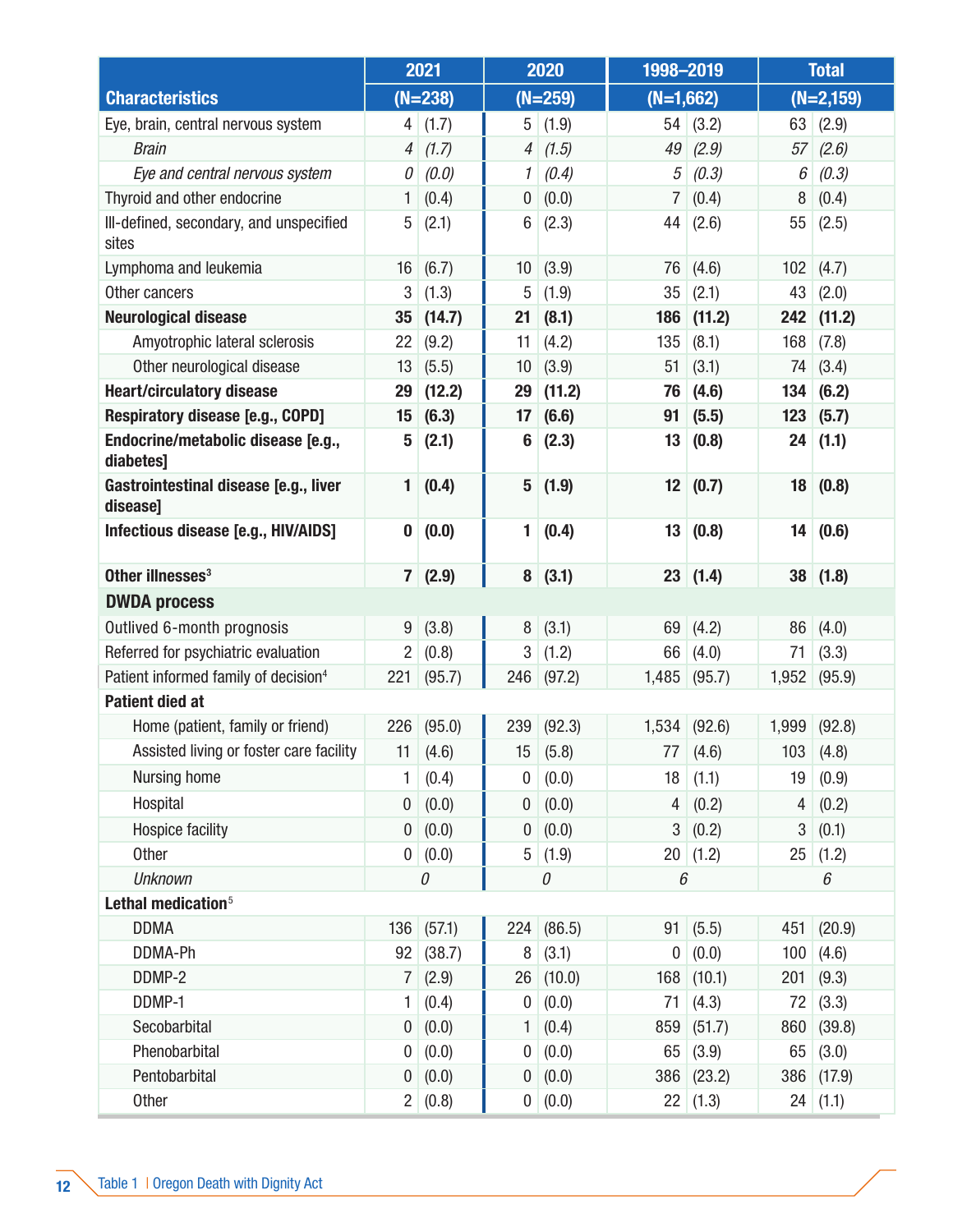|                                                                   | 2021         |                | 2020      |                  | 1998-2019      |              | <b>Total</b> |                |
|-------------------------------------------------------------------|--------------|----------------|-----------|------------------|----------------|--------------|--------------|----------------|
| <b>Characteristics</b>                                            |              | $(N=238)$      |           | $(N=259)$        | $(N=1,662)$    |              |              | $(N=2,159)$    |
| End-of-life concerns <sup>6</sup>                                 |              |                |           |                  |                |              |              |                |
| Losing autonomy                                                   | 222          | (93.3)         | 241       | (93.1)           | 1,499          | (90.2)       | 1,962        | (90.9)         |
| Less able to engage in activities making<br>life enjoyable        | 219          | (92.0)         | 244       | (94.2)           | 1,484          | (89.3)       | 1,947        | (90.2)         |
| Loss of dignity <sup>7</sup>                                      | 162          | (68.1)         | 188       | (72.6)           | 1,132          | (73.8)       |              | $1,482$ (73.0) |
| Burden on family, friends/caregivers                              | 129          | (54.2)         | 139       | (53.7)           | 775            | (46.6)       | 1,043        | (48.3)         |
| Losing control of bodily functions                                | 112          | (47.1)         | 101       | (39.0)           | 730            | (43.9)       | 943          | (43.7)         |
| Inadequate pain control, or concern<br>about it                   | 64           | (26.9)         | 87        | (33.6)           | 443            | (26.7)       | 594          | (27.5)         |
| Financial implications of treatment                               | 20           | (8.4)          | 17        | (6.6)            | 71             | (4.3)        | 108          | (5.0)          |
| <b>Health care provider present</b><br>(collected since 2001)     |              | $(N=238)$      |           | $(N=259)$        | $(N=1,590)$    |              |              | $(N=2,087)$    |
| When medication was ingested                                      |              |                |           |                  |                |              |              |                |
| Prescribing physician                                             |              | 45             |           | 30               | 257            |              |              | 332            |
| Other provider, prescribing physician<br>not present              | 36           |                | 60        |                  |                | 373          |              | 469            |
| Volunteer                                                         | 46           |                | 46        |                  | 56             |              | 148          |                |
| No provider or volunteer                                          |              | 32             | 36        |                  | 130            |              | 198          |                |
| <b>Unknown</b>                                                    | 79           |                | 87        |                  | 774            |              |              | 940            |
| At time of death                                                  |              |                |           |                  |                |              |              |                |
| Prescribing physician                                             | 36           | (15.1)         | 30        | (11.6)           | 235            | (15.0)       | 301          | (14.6)         |
| Other provider, prescribing physician<br>not present              | 41           | (17.2)         | 56        | (21.6)           | 383            | (24.4)       | 480          | (23.3)         |
| Volunteer                                                         | 43           | (18.1)         | 46        | (17.8)           | 65             | (4.1)        | 154          | (7.5)          |
| No provider or volunteer                                          | 118          | (49.6)         | 127       | (49.0)           |                | 884   (56.4) | 1,129        | (54.7)         |
| <b>Unknown</b>                                                    | $\mathcal O$ |                | 0         |                  | 23             |              |              | 23             |
| <b>Complications<sup>8</sup></b>                                  |              | $(N=238)$      | $(N=259)$ |                  | $(N=1,662)$    |              | $(N=2,159)$  |                |
| Difficulty ingesting/regurgitated                                 |              | 5              | 3         |                  | 30             |              | 38           |                |
| <b>Seizures</b>                                                   |              | 0              |           |                  | $\overline{2}$ |              |              | 3              |
| <b>Other</b>                                                      |              | 1              |           | 1                | 15             |              |              | 17             |
| None                                                              |              | 69             |           | 69               | 708            |              |              | 846            |
| <b>Unknown</b>                                                    |              | 163            |           | 185              | 907            |              |              | 1,255          |
| <b>Other outcomes</b>                                             |              |                |           |                  |                |              |              |                |
| Regained consciousness after ingesting<br><b>DWDA</b> medications |              | 1              |           | $\boldsymbol{0}$ | 8              |              |              | $9\,$          |
| <b>Timing of DWDA event</b>                                       |              |                |           |                  |                |              |              |                |
| Duration (weeks) of patient-physician relationship                |              |                |           |                  |                |              |              |                |
| Median                                                            |              | 5              |           | 9                | 12             |              | 11           |                |
| Range                                                             |              | $0 - 940$      |           | $0 - 1085$       | $0 - 2138$     |              |              | $0 - 2138$     |
| Patients with information available                               |              | 236            |           | 252              | 1,651          |              |              | 2,139          |
| Patients with information unknown                                 |              | $\overline{2}$ |           | $\overline{7}$   | 11             |              | 20           |                |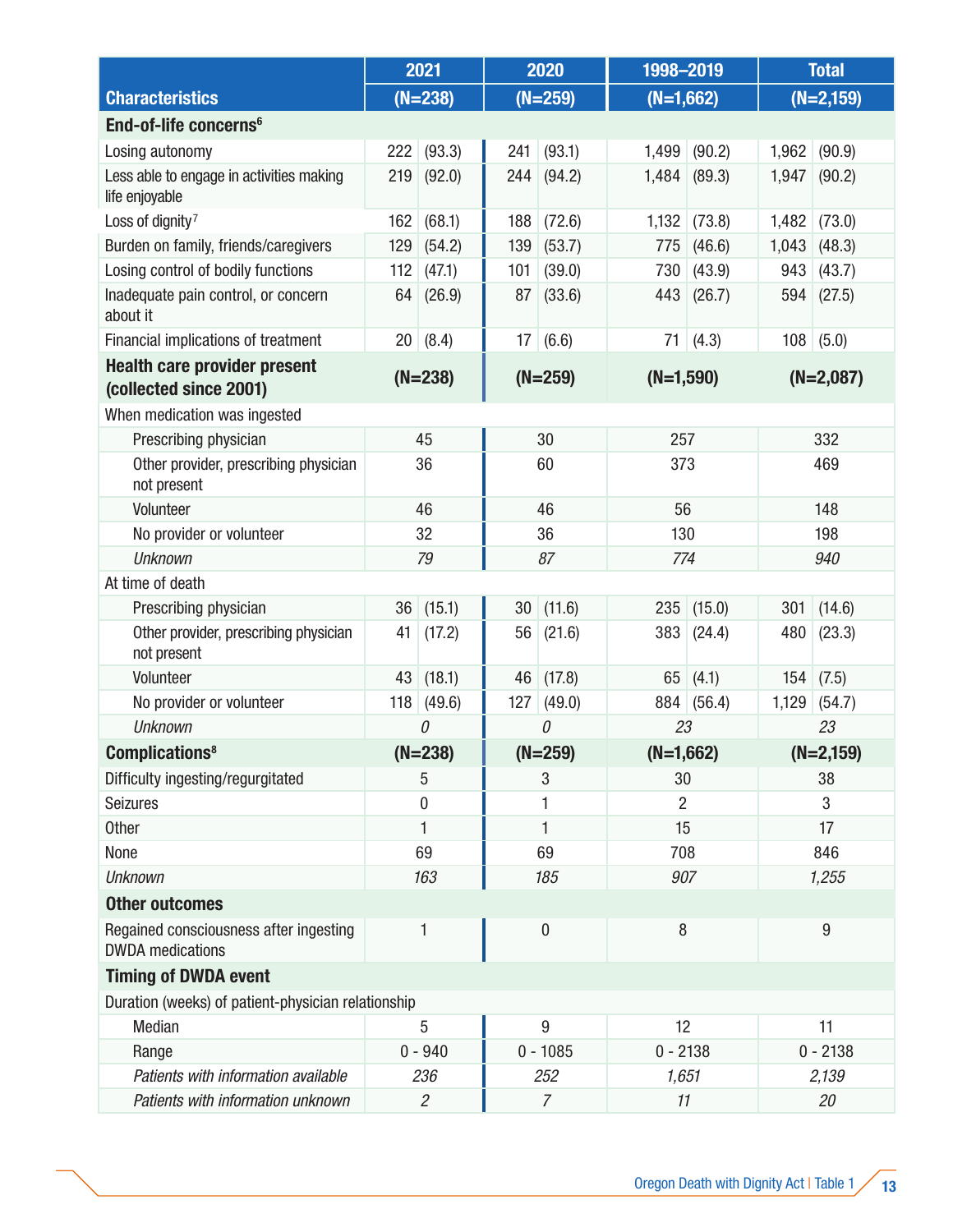|                                                          | 2021           | 2020           | 1998-2019   | <b>Total</b> |  |  |  |  |  |  |  |
|----------------------------------------------------------|----------------|----------------|-------------|--------------|--|--|--|--|--|--|--|
| <b>Characteristics</b>                                   | $(N=238)$      | $(N=259)$      | $(N=1,662)$ | $(N=2,159)$  |  |  |  |  |  |  |  |
| Duration (days) between first request and death          |                |                |             |              |  |  |  |  |  |  |  |
| Median                                                   | 30             | 34             | 47          | 43           |  |  |  |  |  |  |  |
| Range                                                    | $1 - 1095$     | $0 - 1080$     | $14 - 1503$ | $0 - 1503$   |  |  |  |  |  |  |  |
| Patients with information available                      | 236            | 257            | 1,662       | 2,155        |  |  |  |  |  |  |  |
| Patients with information unknown                        | $\mathfrak{2}$ | $\overline{2}$ | 0           | 4            |  |  |  |  |  |  |  |
| Duration (minutes) between ingestion and unconsciousness |                |                |             |              |  |  |  |  |  |  |  |
| Median                                                   | 5              | 5              | 5           | 5            |  |  |  |  |  |  |  |
| Range                                                    | $1 - 45$       | $1 - 45$       | $1 - 240$   | $1 - 240$    |  |  |  |  |  |  |  |
| Patients with information available                      | 146            | 130            | 875         | 1,151        |  |  |  |  |  |  |  |
| Patients with information unknown                        | 92             | 129            | 787         | 1,008        |  |  |  |  |  |  |  |
| Duration (minutes) between ingestion and death           |                |                |             |              |  |  |  |  |  |  |  |
| Median                                                   | 32             | 50             | 30          | 30           |  |  |  |  |  |  |  |
| Range                                                    | 2min-24hrs     | 6min-8hrs      | 1min-104hrs | 1min-104hrs  |  |  |  |  |  |  |  |
| Patients with information available                      | 155            | 143            | 900         | 1,198        |  |  |  |  |  |  |  |
| Patients with information unknown                        | 83             | 116            | 762         | 961          |  |  |  |  |  |  |  |

1 Unknowns are excluded when calculating percentages.

- 2 Other northwest counties: Benton, Clatsop, Columbia, Lincoln, Linn, Polk, Tillamook, and Yamhill. Southern: Coos, Curry, Douglas, Josephine, Klamath, and Lake. Central/Columbia Gorge: Crook, Gilliam, Hood River, Jefferson, Sherman, Wasco, and Wheeler. Eastern: Baker, Grant, Harney, Malheur, Morrow, Umatilla, Union, and Wallowa.
- 3 Includes deaths due to anorexia, arthritis, arteritis, blood disease, complications from a fall, hernia, kidney failure, medical care complications, musculoskeletal system disorders, sclerosis, and stenosis.
- 4 First recorded in 2001. Since then, 84 patients (4.0%) have chosen not to inform their families, and 35 patients (1.7%) have had no family to inform. Information is unknown for 18 patients.
- 5 DDMA is a combination of diazepam, digoxin, morphine sulfate, and amitriptyline. DDMP-Ph is a combination of diazepam, digoxin, morphine sulfate, amitriptyline, and phenobarbital DDMP is a combination of diazepam, digoxin, morphine sulfate, and propranolol. DDMP-1 contains 10g of morphine sulfate; DDMP-2 contains 15g. Phenobarbital is dispensed as a combination of phenobarbital, chloral hydrate, and morphine sulfate.
- 6 Affirmative answers only ("Don't know" included in negative answers). Categories are not mutually exclusive.
- 7 First asked in 2003. Data available for 2,030 patients.
- 8 Information about complications is reported only when a physician or another health care provider is present at the time of death.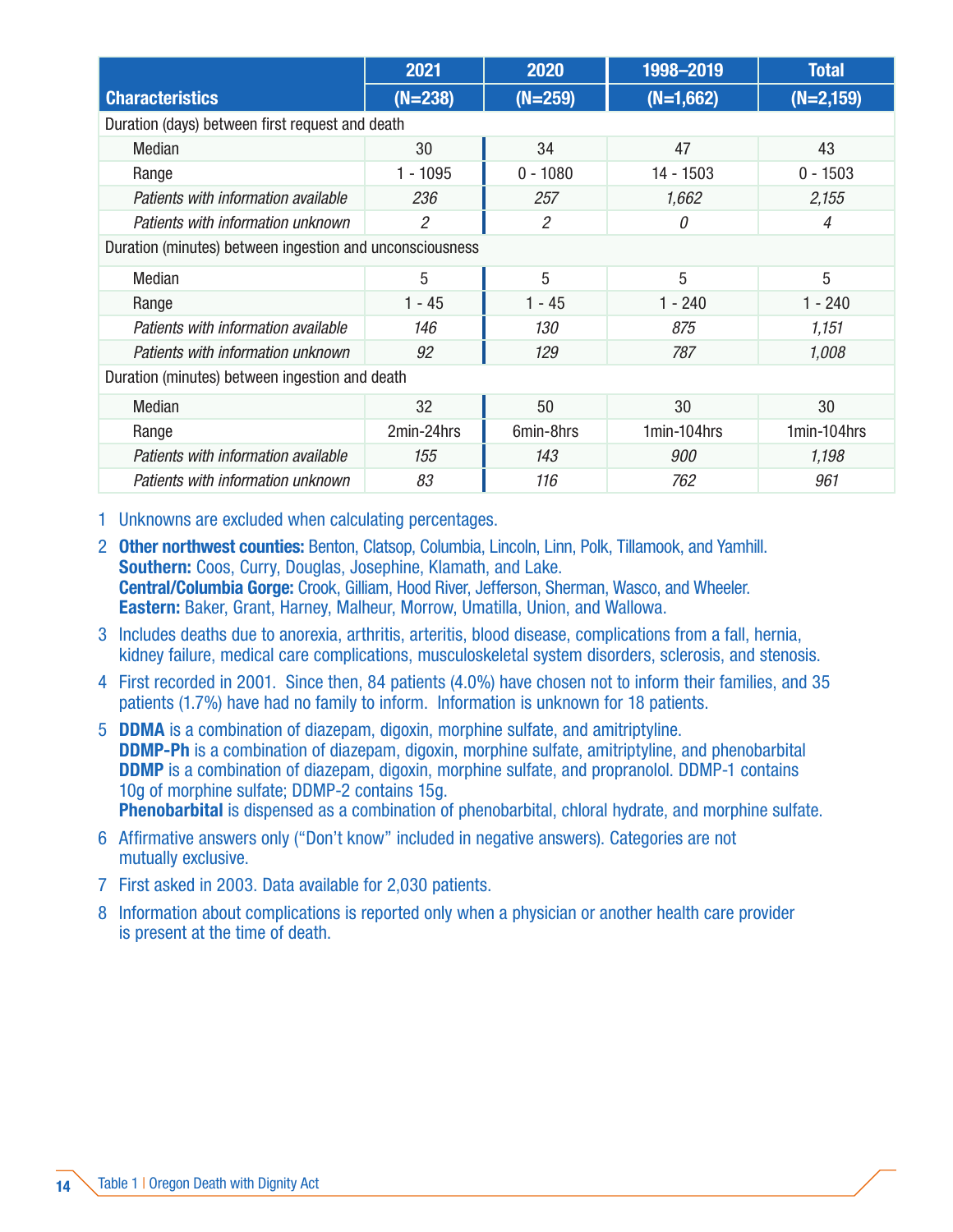| <b>Year</b>  | <b>Prescription</b><br>recipients | <b>DWDA deaths</b> | <b>Attending</b><br>physicians |
|--------------|-----------------------------------|--------------------|--------------------------------|
| 1998         | 24                                | 16                 | n/a                            |
| 1999         | 33                                | 27                 | n/a                            |
| 2000         | 39                                | 27                 | 22                             |
| 2001         | 44                                | 21                 | 33                             |
| 2002         | 58                                | 38                 | 33                             |
| 2003         | 68                                | 42                 | 42                             |
| 2004         | 60                                | 37                 | 40                             |
| 2005         | 65                                | 38                 | 40                             |
| 2006         | 65                                | 46                 | 41                             |
| 2007         | 85                                | 49                 | 46                             |
| 2008         | 88                                | 60                 | 60                             |
| 2009         | 95                                | 59                 | 64                             |
| 2010         | 97                                | 65                 | 59                             |
| 2011         | 114                               | 71                 | 62                             |
| 2012         | 116                               | 85                 | 62                             |
| 2013         | 121                               | 73                 | 62                             |
| 2014         | 155                               | 105                | 83                             |
| 2015         | 218                               | 135                | 106                            |
| 2016         | 204                               | 139                | 101                            |
| 2017         | 218                               | 158                | 92                             |
| 2018         | 261                               | 178                | 108                            |
| 2019         | 296                               | 193                | 113                            |
| 2020         | 373                               | 259                | 142                            |
| 2021         | 383                               | 238                | 133                            |
| <b>Total</b> | 3,280                             | 2,159              |                                |

#### Table 2. Number of DWDA prescription recipients, DWDA deaths, and attending physicians, 1998-2021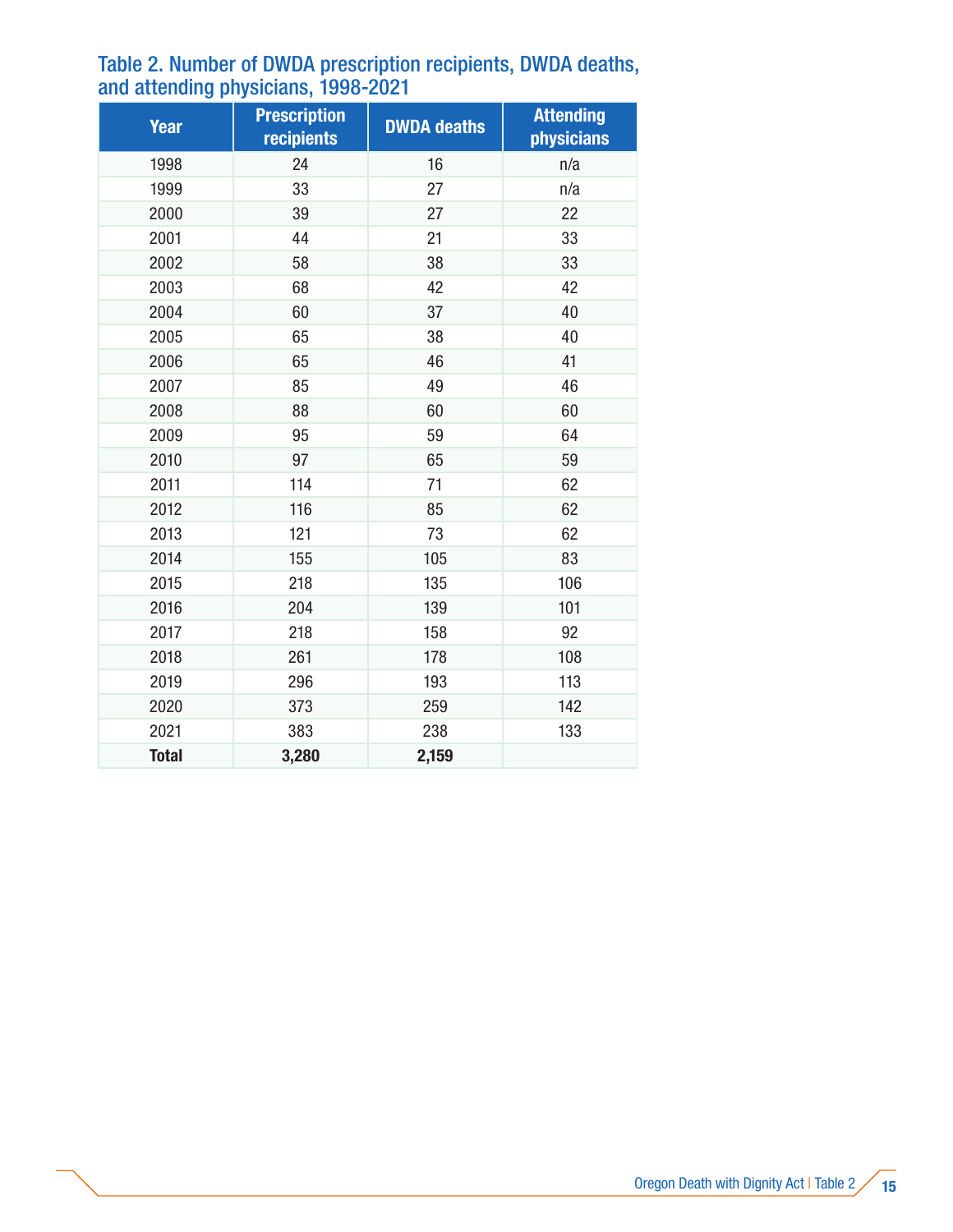### Table 3. Primary location of practice, DWDA physicians, 2021

| Region <sup>2</sup>                               | <b>Attending</b> | <b>physicians</b> | <b>Consulting</b><br><b>physicians</b> |                  |  |
|---------------------------------------------------|------------------|-------------------|----------------------------------------|------------------|--|
|                                                   | N,               | $ (96)^1$         | N                                      | (%) <sup>1</sup> |  |
| Metro counties (Clackamas, Multnomah, Washington) | 70               | (52.6)            | 100                                    | (51.0)           |  |
| Northwest Oregon (excludes metro counties)        | 38               | (28.6)            | 57                                     | (29.1)           |  |
| Southern Oregon                                   | 18               | (13.5)            | 26                                     | (13.3)           |  |
| Central Oregon / Columbia Gorge                   |                  | $4 \mid (3.0)$    | 11                                     | (5.6)            |  |
| Eastern Oregon                                    |                  | 3   (2.3)         |                                        | 2   (1.0)        |  |
| Unknown                                           |                  | 0                 | 2                                      |                  |  |

1 Unknowns are excluded when calculating percentages.

2 Northwest Oregon: Benton, Clatsop, Columbia, Lane, Lincoln, Linn, Marion, Polk, Tillamook, and Yamhill. Southern Oregon: Coos, Curry, Douglas, Jackson, Josephine, Klamath, and Lake. Central / Columbia Gorge: Crook, Deschutes, Gilliam, Hood River, Jefferson, Sherman, Wasco and Wheeler. Eastern Oregon: Baker, Grant, Harney, Malheur, Morrow, Umatilla, Union and Wallowa.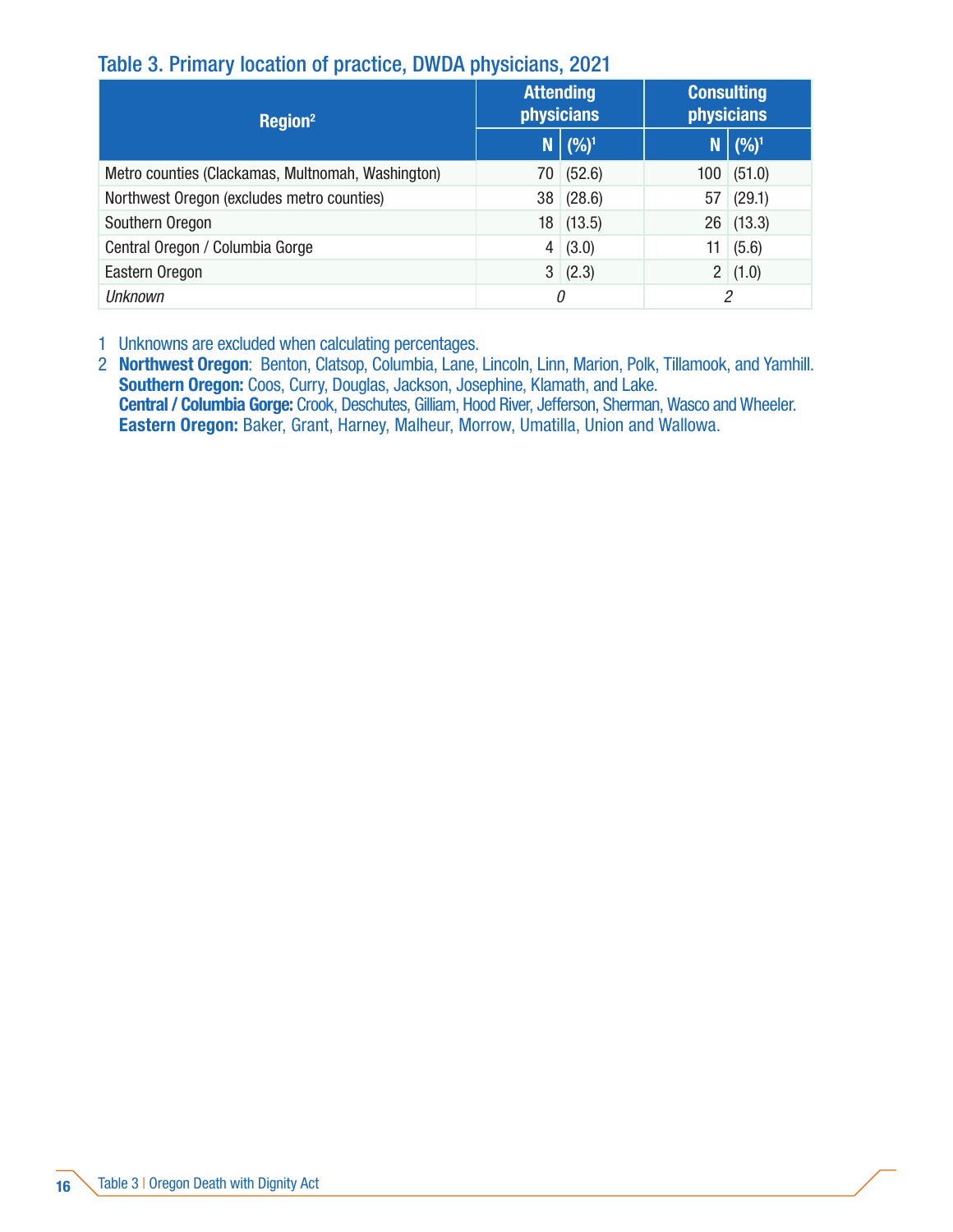| $Drug(\%)$                 | <b>Total</b> | <b>Unknown</b><br>duration |                 | <b>Known</b><br>duration |                 | $ $ -1 $\ln$ |     | $1 - 6$ hours |                | >6 hours    | <b>Median</b><br>(minutes) | <b>Mean</b><br>(minutes) | Range            | <b>Regained</b><br>consciousness <sup>6</sup> |
|----------------------------|--------------|----------------------------|-----------------|--------------------------|-----------------|--------------|-----|---------------|----------------|-------------|----------------------------|--------------------------|------------------|-----------------------------------------------|
| Secobarbital <sup>1</sup>  | 792          | 403                        | 389             | (100.0)                  | 293             | (75.3)       | 69  | (17.7)        | 27             | (6.9)       | 25                         | 137                      | $2min - 83 hrs$  | 5                                             |
| DDMA <sup>2</sup>          | 451          | 166                        | 285             | (100.0)                  | 166             | (58.2)       | 114 | (40.0)        | 5              | (1.8)       | 45                         | 74                       | $1min - 19$ hrs  |                                               |
| Pentobarbital <sup>1</sup> | 384          | 156                        | 228             | (100.0)                  | 188             | (82.5)       | 31  | (13.6)        | 9 <sup>1</sup> | (3.9)       | 20                         | 97                       | $1min - 104$ hrs | 0                                             |
| $DDMP-23$                  | 201          | 96                         | 105             | (100.0)                  | 46              | (43.8)       | 36  | (34.3)        |                | 23   (21.9) | 85                         | 254                      | $2min - 47 hrs$  | C                                             |
| DDMA-Ph <sup>4</sup>       | 100          | 34                         | 66              | (100.0)                  | 46              | (69.7)       | 19  | (28.8)        |                | 1(1.5)      | 31                         | 58                       | $5min - 7 hrs$   | 0                                             |
| DDMP-1 <sup>3</sup>        | 72           | 47                         | 25              | (100.0)                  | 12 <sub>1</sub> | (48.0)       |     | (28.0)        | 6 <sup>1</sup> | (24.0)      | 77                         | 223                      | $10min - 21 hrs$ |                                               |
| Phenobarbital <sup>5</sup> | 65           | 43                         | 22 <sup>°</sup> | (100.0)                  | 4 <sup>1</sup>  | (18.2)       | 13  | (59.1)        |                | 5(22.7)     | 73                         | 439                      | 20min - 72 hrs   | 0                                             |
| <b>Other</b>               | 24           | 6                          | 18              | (100.0)                  |                 | (38.9)       | 8   | (44.4)        | 3 <sup>1</sup> | (16.7)      | 71                         | 237                      | 10min - 24 hrs   |                                               |
| <b>TOTAL</b>               | 2,089        | 951                        | 1,138           | (100.0)                  | 762             | (67.0)       | 297 | (26.1)        | 79             | (6.9)       | 30                         | 129                      | 1min - 104 hrs   | 9                                             |

#### Table 4. Duration between ingestion and death, DWDA deaths, 2001–2021

1 Pentobarbital has been unavailable for DWDA use since 2015; secobarbital since 2019.

2 DDMA is a combination of diazepam, digoxin, morphine sulfate, and amitriptyline.

3 DDMP is a combination of diazepam, digoxin, morphine sulfate, and propranolol. DDMP-1 contains 10g of morphine sulfate; DDMP-2 contains 15g.

4DDMA-Ph is a combination of diazepam, digoxin, morphine sulfate, amitriptyline, and phenobarbital.

5 Phenobarbital is dispensed as a combination of phenobarbital, chloral hydrate, and morphine sulfate.

6Patients who regained consciousness after ingestion are not considered DWDA deaths, and are not included in the other columns in this table.

NOTE: Table includes all reported durations, not just those from licensed providers. Complete information not available before 2001. Unknown values are excluded when calculating percentages.